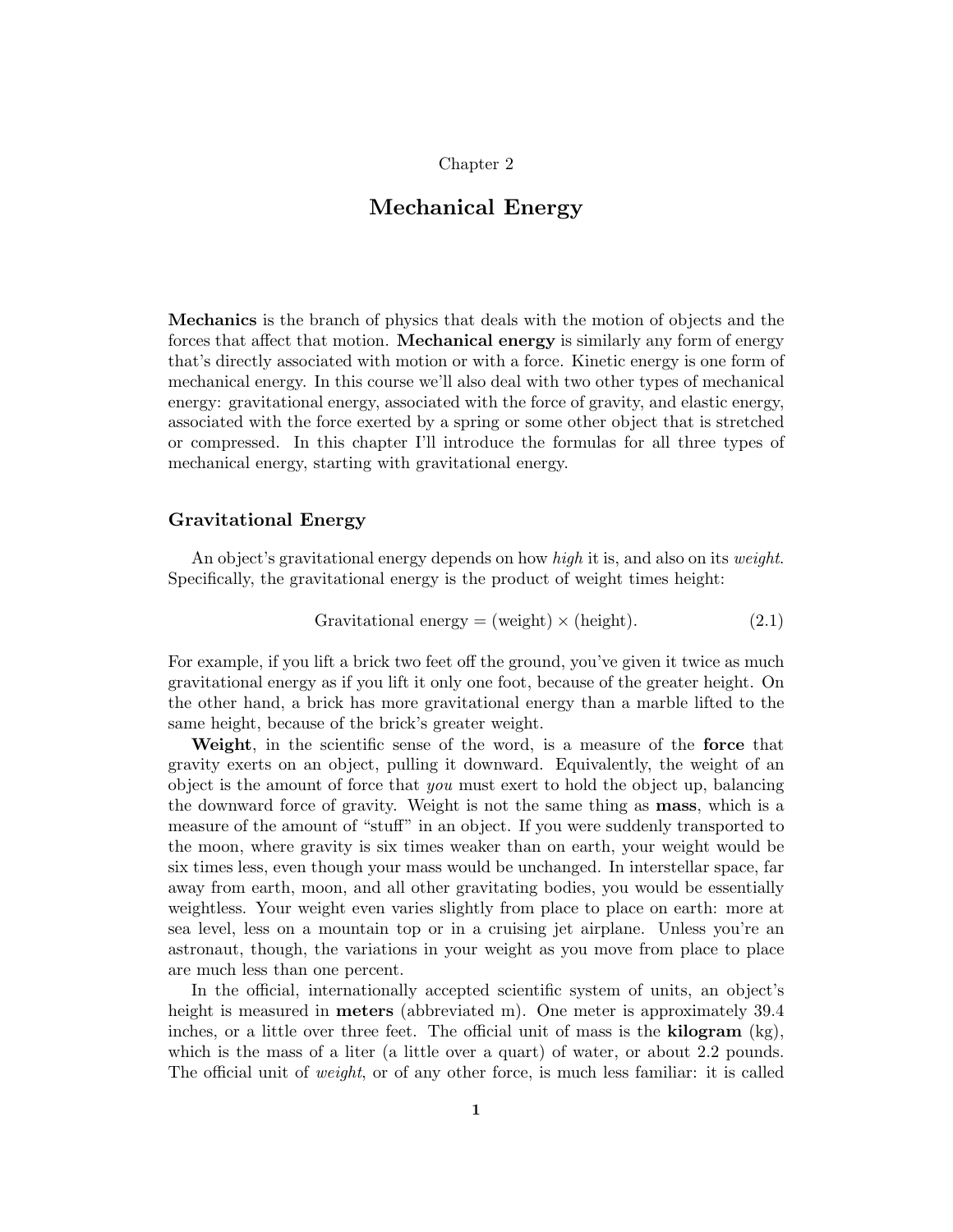### **2** Chapter 2 Mechanical Energy

the **newton** (N), after Sir Isaac Newton. One newton is a rather small amount of force, roughly the weight of a small apple (near earth's surface).

The reason why people confuse weight with mass is that at any given location, the weight of an object is directly proportional to its mass. More massive objects are also more weighty, because gravity pulls more strongly on them. In fact, there is a very simple formula for weight in terms of mass:

$$
weight = (mass) \times g,
$$
\n(2.2)

where  $g$  is the standard symbol for the **local gravitational constant**, a measure of the intrinsic strength of gravity at your location. Near earth's surface, the numerical value of *g* is

$$
g = 9.8 \text{ N/kg} \qquad \text{(near earth's surface)}, \tag{2.3}
$$

implying that a one-kilogram object has a weight of 9.8 newtons (see Figure 2.1). The precise value of *g* varies from place to place, but again, unless you're an astronaut, those variations are always less than one percent. For many purposes, we can even round off the value of *g* to 10 N/kg.



**Figure 2.1.** This spring scale measures the force being exerted to hold up the chunk of iron. Because this force just balances the downward pull of gravity, it is equal to the **weight** of the iron. The weight of this one-kilogram chunk of iron is 9.8 newtons.

Using formula  $2.2$  for weight, we can write equation  $2.1$  as

Gravitational energy = (mass) 
$$
\times
$$
 g  $\times$  (height). (2.4)

Or, in symbolic notation,

$$
E_g = mgh,\t\t(2.5)
$$

where *m* stands for mass and *h* stands for height.

For example, imagine a brick whose mass is  $2 \text{ kg}$ . The weight of this brick (the force of gravity on it) would be

$$
weight = mg = (2 \text{ kg})(9.8 \text{ N/kg}) = 19.6 \text{ N} \approx 20 \text{ N}.
$$
 (2.6)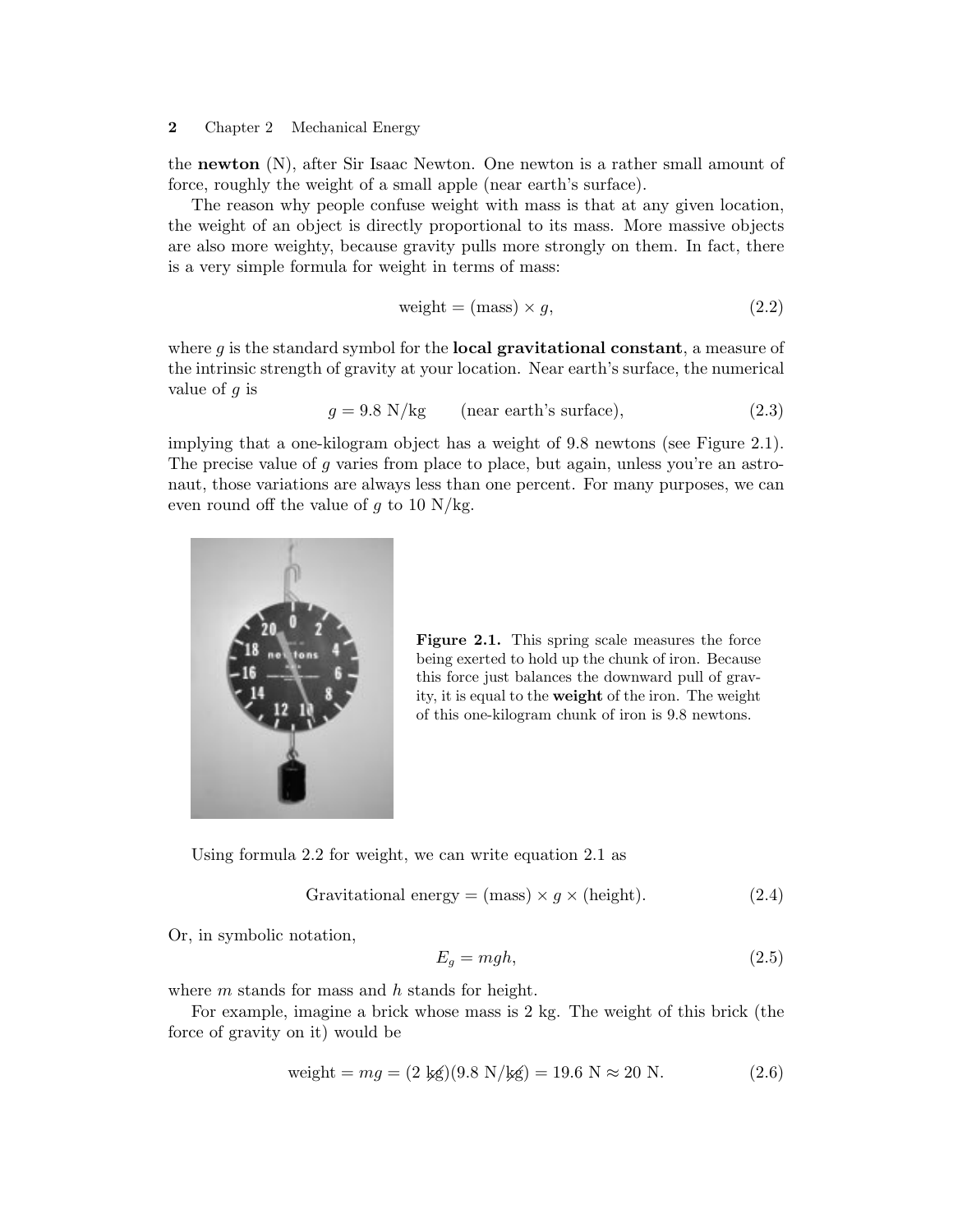And if you lift this brick two meters off the ground, you've given it a gravitational energy of

$$
E_g = mgh = (2 \text{ kg})(9.8 \text{ N/kg})(2 \text{ m}) = 39.2 \text{ N} \cdot \text{m},\tag{2.7}
$$

or about 40 newton-meters. The "newton-meter" is apparently a unit of energy, and in fact, it is the same thing as the **joule**, the official unit of energy introduced in the previous chapter. Thus, the gravitational energy that you've given the brick is roughly 40 joules.

You may be wondering about the "height" that enters the formula for gravitational energy: Height above what? Good question. The answer is, above any "reference level" you like, so long as you're consistent. The most convenient reference level is usually the floor or the ground (provided it's horizontal), but you could just as well use a tabletop or the ceiling or sea level or any other convenient elevation. Once you pick a reference level for calculating gravitational energy, however, you must continue to use the *same* reference level throughout your analysis. For instance, when you lift a brick from the floor to the table, you can't compute its initial gravitational energy with respect to the floor but its final gravitational energy with respect to the table, and conclude that both are zero so it hasn't gained any energy. The amount of energy *gained* is unambiguously positive, and in fact, will come out the same no matter what (consistent) reference level you choose.

If an object is *below* your chosen reference level, we say that its height is a negative number, and therefore its gravitational energy is negative. There's nothing wrong with this, although it's usually more convenient to put the reference level low enough that all gravitational energies come out positive (or zero).

Notice from the gravitational energy formula that a small mass, if lifted to a great height, can have just as much gravitational energy as a larger mass lifted to a lesser height. For example, lifting a single brick two meters off the ground takes just as much energy as lifting two bricks one meter off the ground. This is the basic principle of several types of "simple machines" including levers,compound pulleys,and hydraulic lifts. Each of these devices uses a smaller weight (or some other force) moving a larger distance to lift a larger weight by a smaller distance (see Figure 2.2).



**Figure 2.2.** Using a lever or a compound pulley as shown, you can raise a weight by a certain distance by lowering half the weight by twice the distance. In either case, no outside effort is required because there is no net change in gravitational energy.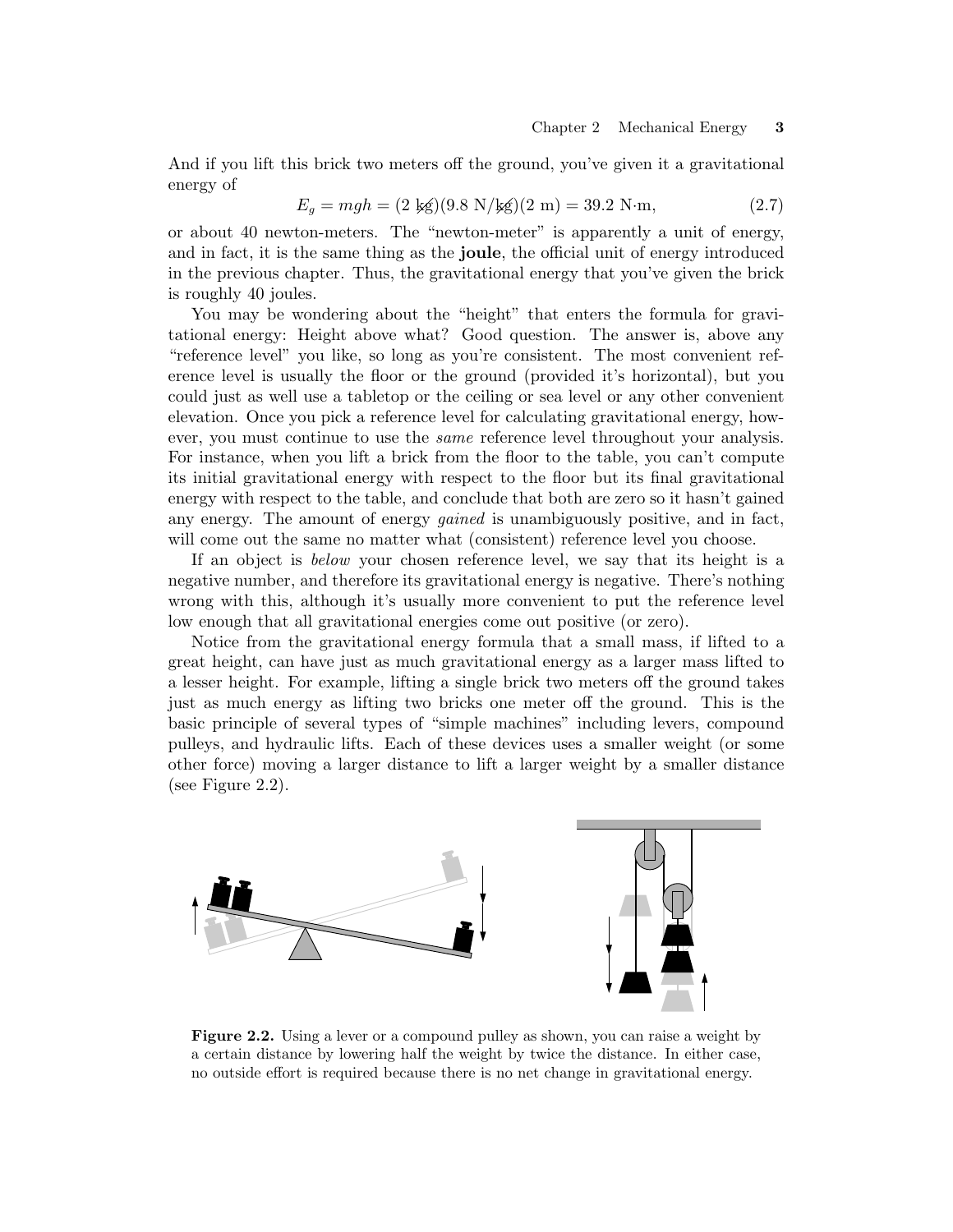#### **4** Chapter 2 Mechanical Energy

**Exercise 2.1.** One kilogram of mass equals 2.2 pounds. Calculate your mass in kilograms. Then calculate your weight (on earth) in newtons.

**Exercise 2.2.** How would your answers to the previous exercise differ if you were standing on the moon?

**Exercise 2.3.** I claimed above that a small apple has a weight of about one newton (near earth's surface). What, then, is the mass of such an apple, in kilograms?

**Exercise 2.4.** Imagine that you are in interstellar space where there is no gravity, and therefore everything is weightless. How could you measure the mass of an object, or tell whether one object is more massive than another, under these conditions?

**Exercise 2.5.** Suppose that you hike from the WSU campus up to the summit of Mt. Ogden,an elevation gain of about 5000 feet. How much gravitational energy have you gained? Please express your answer in joules and also in kilocalories. (Hint: Convert the elevation gain to meters before plugging it into the formula for gravitational energy.)

**Exercise 2.6.** A 5-kg bag of groceries sits on the counter top, one meter above the floor. You then lift this bag onto a high shelf, a meter above the counter top. Calculate the gravitational energy of the bag of groceries both before and after you lift it, and also the amount of gravitational energy that it gains during the process, taking the floor as your reference level. Then calculate the same three quantities taking the *counter top* as your reference level. Finally, recalculate all three quantities taking the shelf as your reference level. Comment on the results.

**Exercise 2.7.** In a hydroelectric dam, the gravitational energy of the water is converted into electrical energy as the water falls. Consider just one cubic meter (1000 kg) of water that falls a distance of 500 ft. Assuming that the energy conversion is 100% efficient, how much electrical energy can be obtained as it falls? Please express your answer both in joules and in kilowatt-hours.

**Exercise 2.8.** A five-foot plank is used as a lever, with the fulcrum one foot from one end. How much force must you exert on the long end of the lever,in order to lift a 30-kg child standing on the short end?

**Exercise 2.9.** In a popular trick, a child holds a basketball (mass  $600 \text{ g}$ ) half a meter off the ground, with a tennis ball (mass  $60 \text{ g}$ ) resting on top of it. The child then lets go, so the two balls fall together. Suppose that, when they hit the ground, all of the energy of both balls is transferred to the tennis ball, which then shoots vertically into the air. How high will it go?

**Exercise 2.10.** On August 12, 1973, the author's friend Jock Glidden set a record by ascending the Grand Teton in two hours,29 minutes. The elevation gain during the ascent was 7000 feet, and the mass of Glidden plus his gear was 60 kg. From this information, estimate Glidden's average mechanical power output, in horsepower.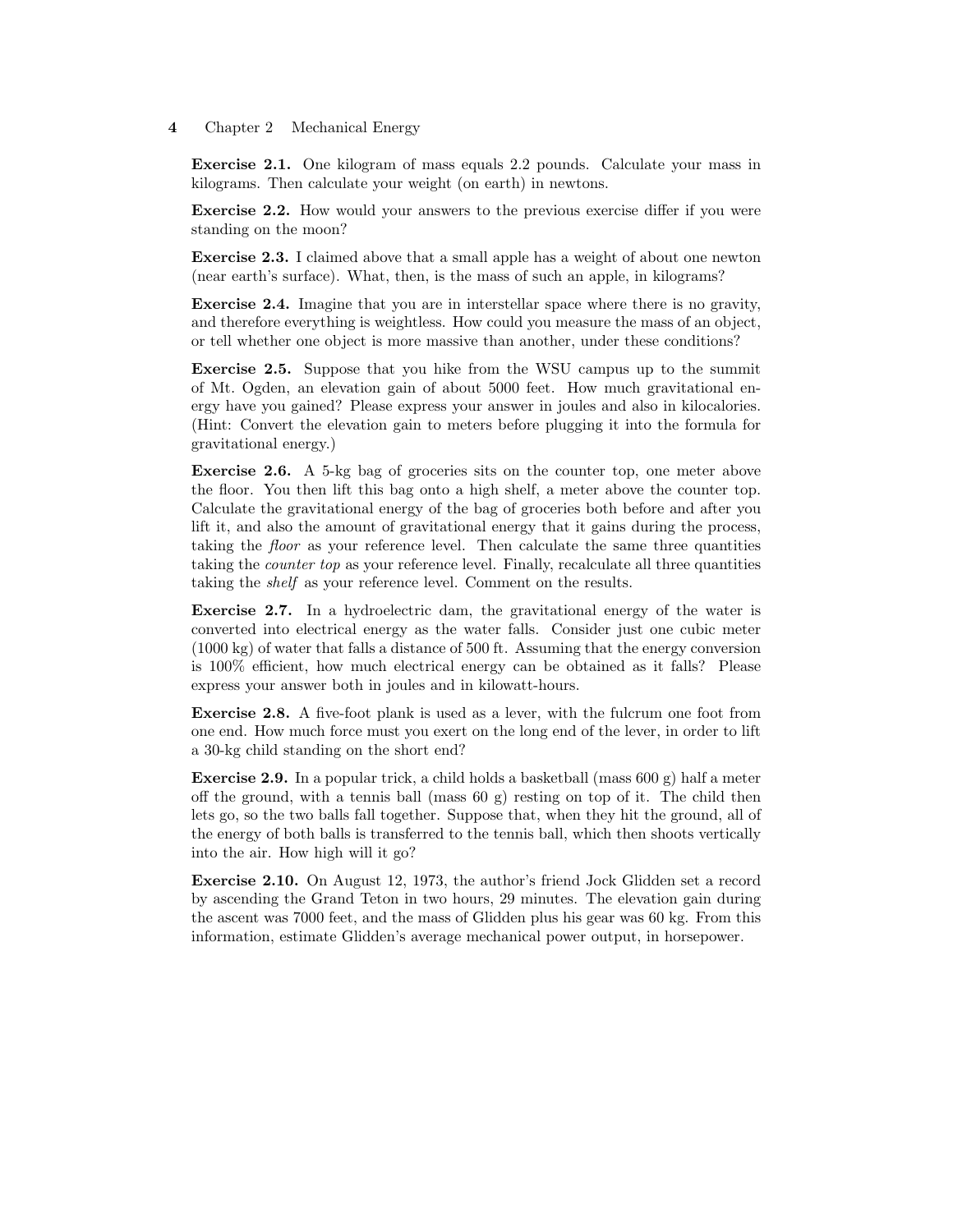# **Kinetic Energy**

The kinetic energy of an object depends on how fast it's moving and also on its mass. The precise formula for kinetic energy in terms of speed and mass is not easy to guess, however. As it turns out, the correct formula is

Kinetic energy = 
$$
\frac{1}{2}
$$
 × (mass) × (speed)<sup>2</sup>, (2.8)

or in symbols,

$$
E_k = \frac{1}{2}mv^2,
$$
\n(2.9)

where  $E_k$  represents kinetic energy and  $v$  represents speed (or velocity). Let me first show how to use this formula,and then explain how we know that it's correct.

In official scientific units, mass is measured in kilograms and speed is measured in meters per second  $(m/s)$ . Consider, for instance, a baseball with a mass of 0.15 kg, thrown at a speed of 20  $\text{m/s}$ . The baseball's kinetic energy while it's in motion is

$$
E_k = \frac{1}{2}(0.15 \text{ kg})(20 \text{ m/s})^2 = 30 \frac{\text{kg} \cdot \text{m}^2}{\text{s}^2}.
$$
 (2.10)

Numerically, the kinetic energy is 30, but the units are quite awkward: kilogram meters squared per second squared. Conveniently, however, a kg·m<sup>2</sup>/s<sup>2</sup> turns out to be exactly the same as a newton-meter, that is, a joule. How is this possible? Well, I never told you why the unit of force, the newton, was chosen to be the amount that it is. As it turns out, the size of the newton of force has been chosen so that a newton-meter of energy is the same amount as a  $\text{kg}\cdot\text{m}^2/\text{s}^2$ :

$$
1 J = 1 N \cdot m = 1 \frac{\text{kg} \cdot \text{m}^2}{\text{s}^2}.
$$
 (2.11)

Our baseball's kinetic energy, therefore, is simply 30 joules.

But why formula 2.9? Specifically, why must we square the speed, and why must we multiply by one-half? The answer is that if we used any formula other than this one, energy would not be conserved.

Imagine dropping a heavy ball from the top of a ladder (see Figure 2.3). As the ball falls, its gravitational energy gets converted into kinetic energy. (No other forms of energy are involved during the fall,because the ball never builds up enough speed for air resistance—which would create thermal energy—to become significant.) If energy is to be conserved, then each joule of gravitational energy lost must show up as exactly one joule of kinetic energy gained.

Suppose that the ball's mass is 200 grams (about half a pound). Then after it has fallen one meter, the gravitational energy lost would be

$$
mgh = (0.2 \text{ kg})(9.8 \text{ N/kg})(1 \text{ m}) = 1.96 \text{ J}.
$$
 (2.12)

At the one-meter point, therefore, the ball should have exactly  $1.96$  joules of kinetic energy. To see if this is correct, we must know how fast it's going at this point. The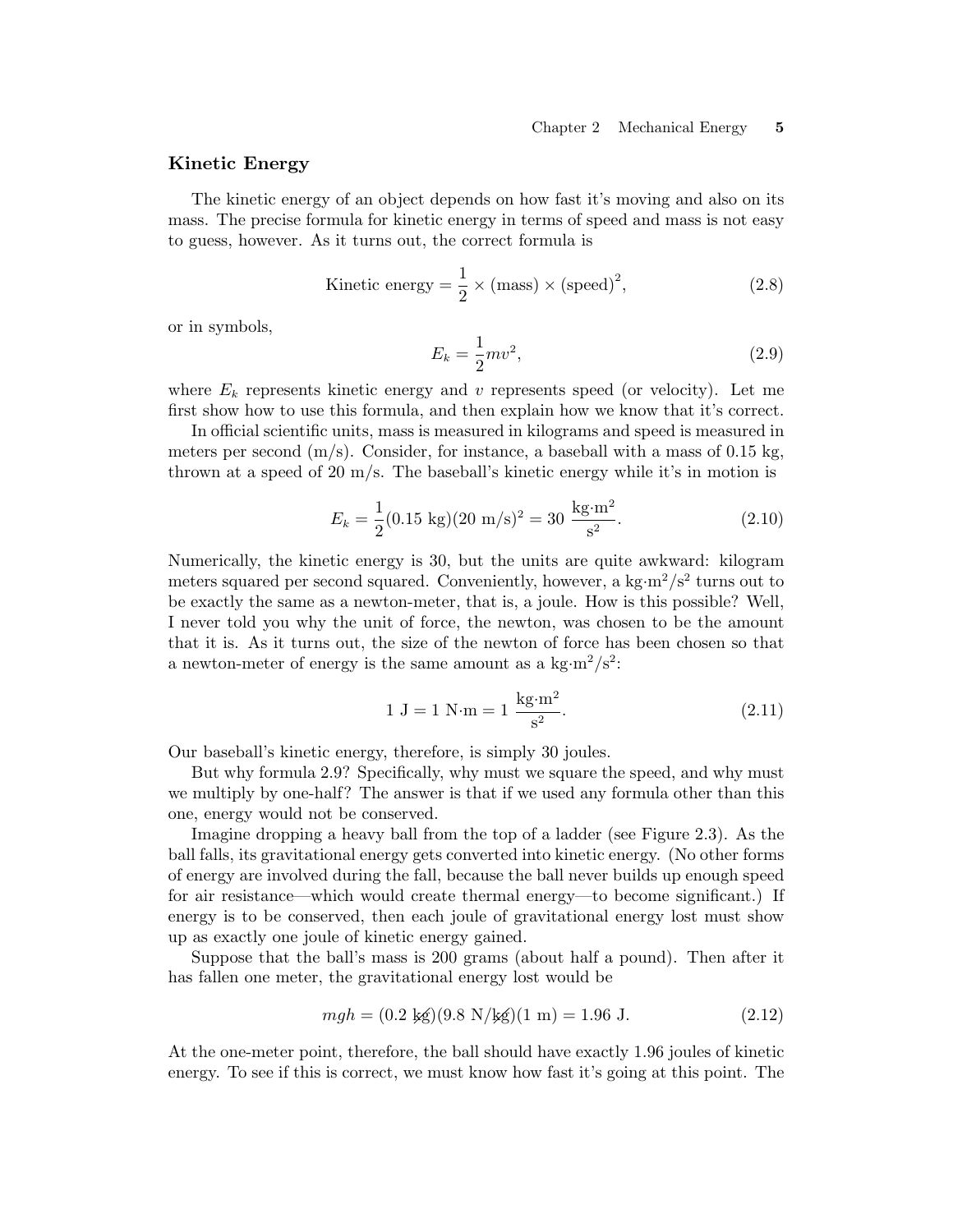

Figure 2.3. This composite image was made by combining frames taken with a video camera. The time interval between successive images of the falling ball is 1/20 second. At right is an enlargment of a part of the photo, with calculations of the ball's speed near the one-meter and two-meter marks.

illustration above shows how to calculate the ball's speed, by dividing the distance traveled during a short time interval by the time elapsed. At the one-meter point, the ball's speed is approximately  $4.4 \text{ m/s}$ . Therefore, according to formula 2.9, its kinetic energy is

$$
E_k = \frac{1}{2}mv^2 = \frac{1}{2}(0.2 \text{ kg})(4.4 \text{ m/s})^2 = 1.94 \text{ J},\tag{2.13}
$$

just as expected (given the limited accuracy of the measurements).

To make sure that this agreement isn't just a coincidence, we'd better check energy conservation at another point in the ball's fall. After it has fallen two meters, it has lost twice as much gravitational energy, or 3.92 J. The measured speed at the two-meter point is about  $6.3 \text{ m/s}$ , so its kinetic energy has now become

$$
E_k = \frac{1}{2}mv^2 = \frac{1}{2}(0.2 \text{ kg})(6.3 \text{ m/s})^2 = 3.97 \text{ J},\tag{2.14}
$$

correct again (within our range of uncertainty).

Notice that falling twice as far does not double the ball's speed. If the formula for kinetic energy involved speed to the first power (rather than squared), then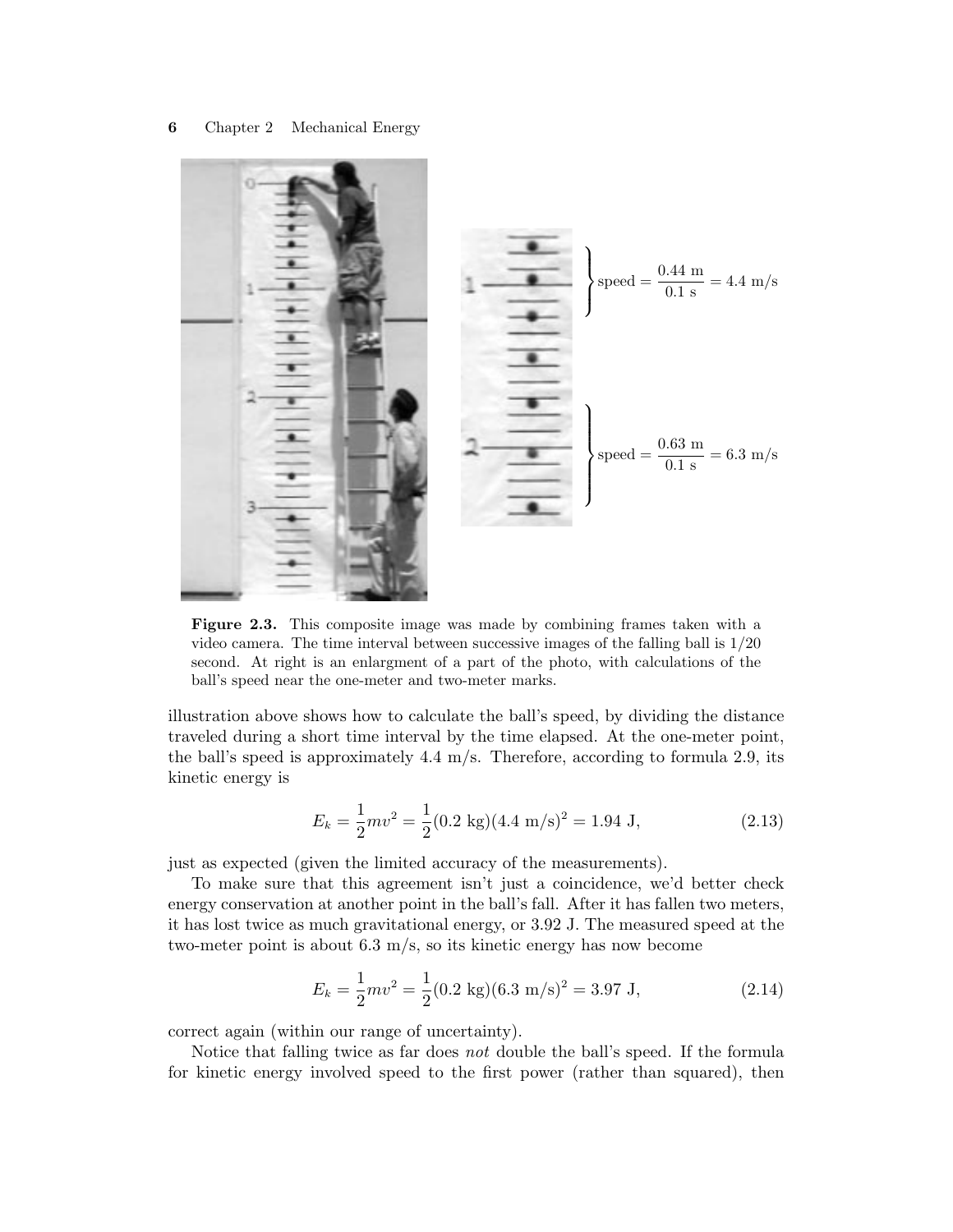the kinetic energy wouldn't double either, and we couldn't possibly find that the kinetic energy gained is equal to the gravitational energy lost at both points. Using  $(\text{speed})^2$  in the energy formula solves this problem, though: even though the speed itself doesn't double, the square of the speed does, and so does the kinetic energy.

Before going on to another example, let me point out one more fact about the freely falling ball. Suppose it were twice as massive. Then the gravitational energy it loses while falling one meter would be twice as much. But it wouldn't have to pick up any more speed during the fall, because even at the same speed, its doubled mass would give it twice as much kinetic energy. In fact, any dropped object should be moving at approximately 4.4 m/s after falling one meter, at 6.3 m/s after falling two meters, and so on (provided that we can neglect air resistance). This was one of Galileo's great discoveries, nearly 400 years ago. Figure 2.4 shows that Galileo was right.



**Figure 2.4.** Repeating the same experiment with a lighter or heavier falling object yields the same results, so long as air resistance is negligible. The golf ball (left) and bowling ball (right) are traveling at the same speed as each other at every point on the way down, despite their very different masses.

But our results are even more general than that. Suppose that instead of dropping the ball straight down,we attach it to a cord and let it swing downward as a pendulum (see Figure 2.5). There are still no other forms of energy involved here besides gravitational and kinetic, so any gravitational energy lost must show up as kinetic energy gained. Therefore, after the ball has dropped a *vertical* distance of one meter, it should have a speed of  $4.4 \text{ m/s}$ . (This time its direction of motion will no longer be straight down, but that doesn't matter because direction doesn't enter the formula for kinetic energy.)

Or consider a completely different situation: a roller-coaster on a frictionless track. If it starts out momentarily at rest, then rolls downhill a vertical distance of one meter, its speed at that point will again be  $4.4 \text{ m/s}$ , because all of the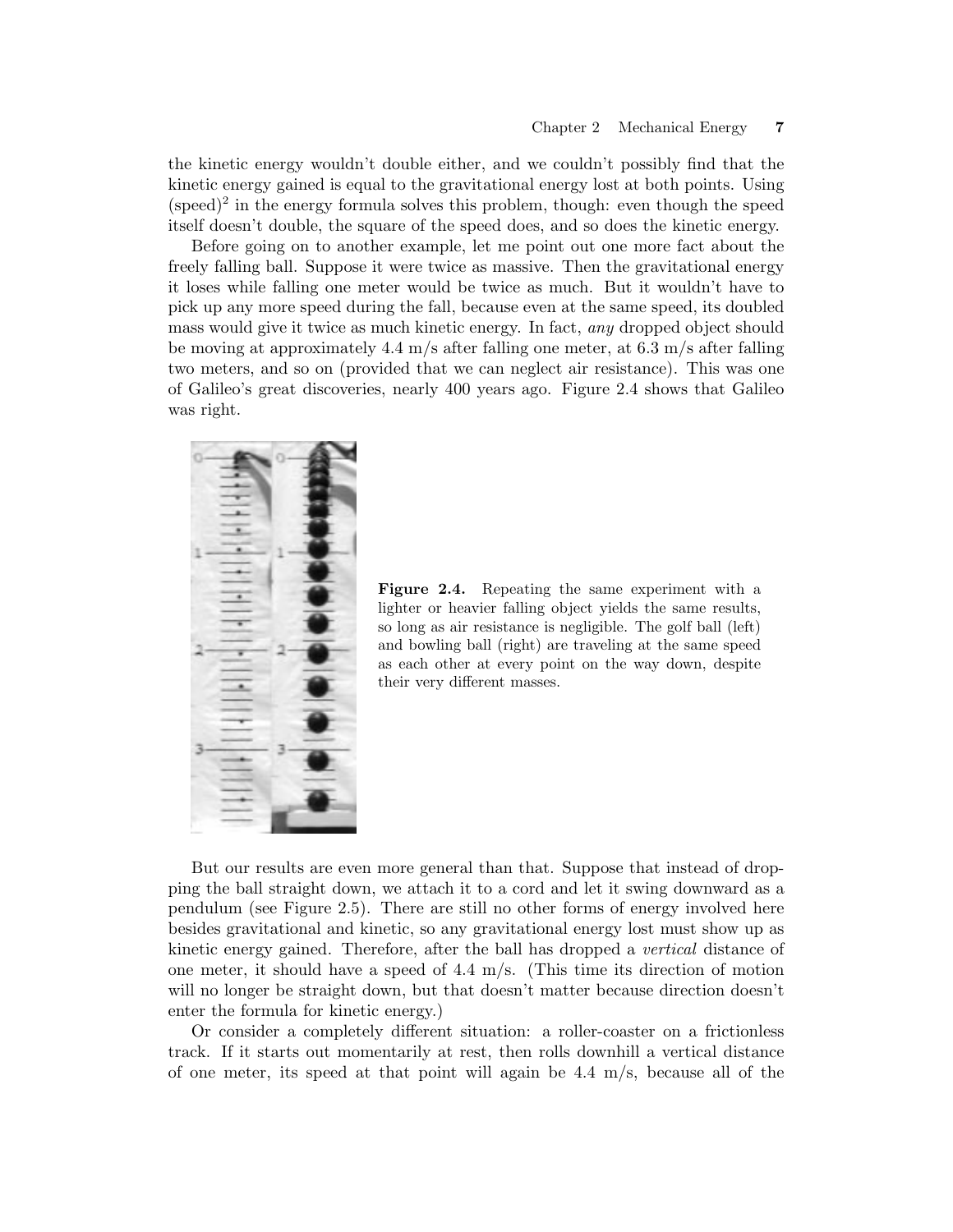

**Figure 2.5.** These composite images were made in the same way as those for freely falling objects above, with successive images separated in time by  $1/20$  second. At left is a low-friction cart with a black "flag" rolling down an inclined track; at right is a billiard ball attached to a string to make a pendulum. The horizontal lines on the wall are separated by half a meter, while the marks on the paper rulers are separated by 10 cm. In each case, after falling a vertical distance of one meter, the object's speed is approximately 4.4 m/s.

gravitational energy lost gets converted to kinetic energy.

**Exercise 2.11.** Calculate the kinetic energy of a 1500-kg car moving at a speed of 65 mph. (Be sure to convert the speed to m/s before plugging into the kinetic energy formula.)

**Exercise 2.12.** Consider again the example of dropping a ball whose mass is 0.2 kg. Calculate the gravitational energy lost by the ball upon falling three meters. Then estimate the speed at the three-meter point from Figure 2.3, and from the speed, calculate the kinetic energy gained. Do your results agree,within the range of uncertainty of your speed estimate?

**Exercise 2.13.** You now know how to predict the final speed of an object dropped from any height. But suppose, instead, that you wish to predict *how long* it takes an object to fall a certain distance—say two meters—when dropped from rest. As shown above, the final speed of this object after the two-meter fall is  $6.3 \text{ m/s}$ .

- **(a)** How long would it take to make the descent,if it were moving this fast the whole way down?
- **(b)** Explain why the actual time to make the descent must be longer than your answer to part (a).
- **(c)** It's reasonable to guess that the average speed of a dropped object is half its final speed. And in fact, this guess turns out to be correct. Using the average speed instead of the final speed in your calculation, find the time needed for a dropped object to fall a distance of two meters. Check your answer using the data in Figure 2.3.

**Exercise 2.14.** Use conservation of energy to predict the speed of a dropped object that has fallen a distance of half a meter. Then check that each of the objects in Figures 2.3,2.4,and 2.5 has approximately the predicted speed at the half-meter point.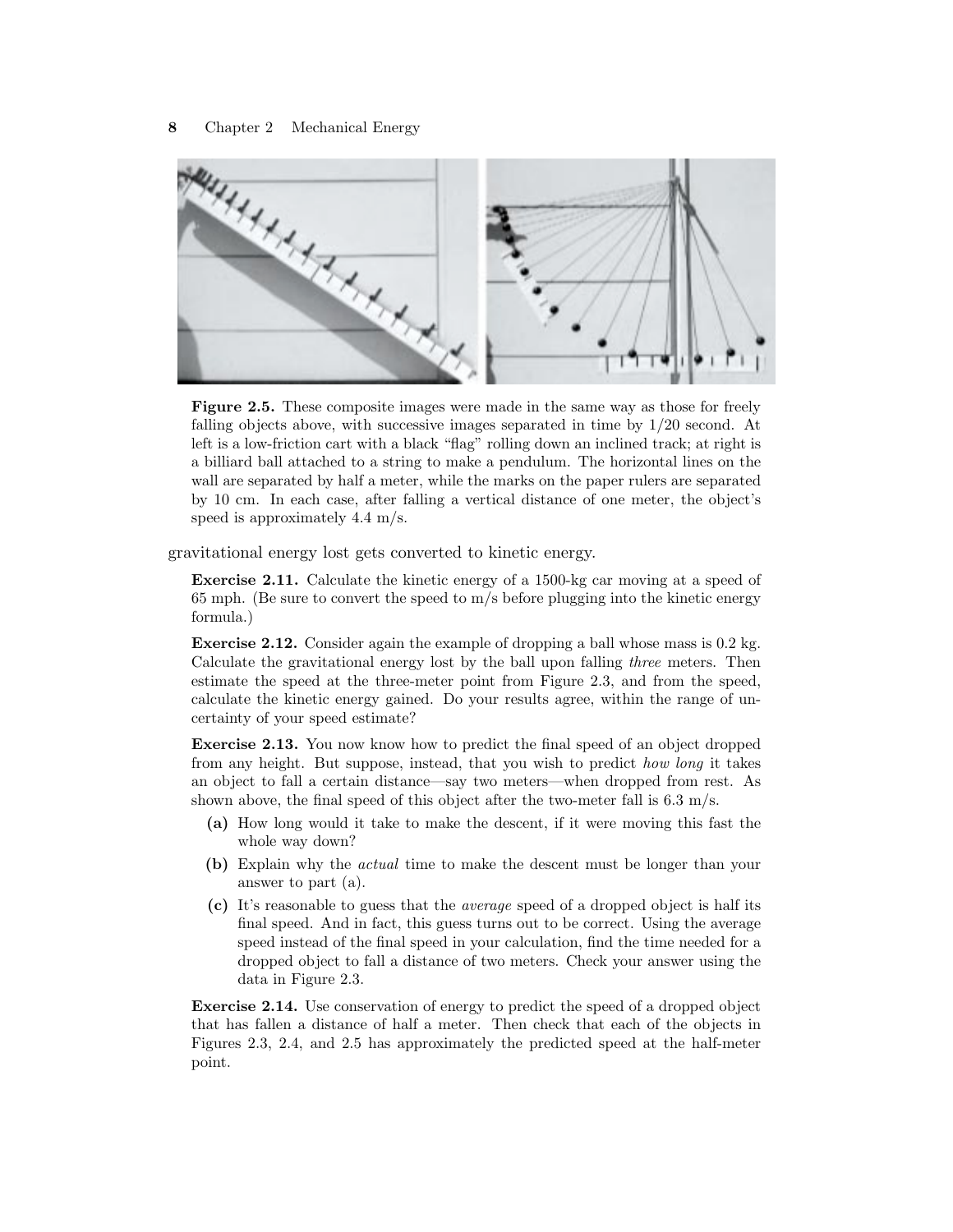**Exercise 2.15.** A roller-coaster is essentially motionless at the top of a hill. It then coasts downward,falling a vertical distance of 20 meters. How fast is it going at the bottom of the hill? (Hint: The roller-coaster's mass will cancel out of the calculation, so feel free to make up any value for the mass if you like.)

**Exercise 2.16.** Imagine throwing a stone horizontally, at a speed of 20 m/s, from the top of a 100-meter cliff. How fast will the stone be going when it hits the ground below the cliff?

**Exercise 2.17.** Imagine throwing a stone straight up into the air at a speed of 25 m/s. How high will it go before it runs out of kinetic energy?

**Exercise 2.18.** In a wind turbine (like a "windmill" but with an electric generator), the kinetic energy of the air is partially converted into electrical energy. Consider a wind turbine with a radius of 80 feet, in a location (Wyoming?) where the density of air is 1.0 kg/m<sup>3</sup> and the wind speed is 30 miles per hour. In one hour, the air that passes "through" the wind turbine can be visualized as a long cylinder,30 miles long with a radius of 80 feet. Calculate the total kinetic energy of this air, first in joules and then in kilowatt-hours. Be sure to start by converting all numbers to official scientific units. (Comment: The efficiency of a wind turbine at extracting this energy is usually fairly low, perhaps  $20\%$  on average.)

**Exercise 2.19.** Paddy the bricklayer (whose mass is 75 kg) has 100 kg of leftover bricks that he needs to bring down from the top of a 14-story building. To avoid hauling them down by hand, he hangs a rope from a pulley and hoists a barrel to the top, tying off the rope at ground level, 50 meters below the barrel. After loading the bricks into the barrel, he goes back down to untie the rope, clinging tightly to it. Much to his surprise (as he has not studied physics), he begins to accelerate upwards. How fast are Paddy and the barrel moving when they collide into each other,7 floors (25 meters) above the ground? (Hint: First calculate how much gravitational energy is converted into kinetic energy as the barrel falls and Paddy rises.)

# **Work: The Transfer of Energy**

Consider again the example of lifting a brick, giving it gravitational energy. The amount of energy you give it is given by its weight times the vertical distance lifted, and its weight is also equal to the force that you must apply in order to balance gravity as you hold it. Thus, the energy that you give it can be expressed as

Energy transferred = (force applied) 
$$
\times
$$
 (distance moved). (2.15)

On the other hand, if you carry the brick in a horizontal direction, although you still need to exert an upward force to support it, you are not transferring any energy to the brick. Apparently, motion along the direction of the force (here upward) transfers energy to an object, but motion perpendicular to the applied force does not transfer energy.

It turns out that this result is completely general. Whenever you exert a force on an object, moving the object in the direction of the applied force, you transfer energy to it. In the example of the brick, that energy showed up as gravitational energy, but in other cases, the energy could show up as kinetic energy or in or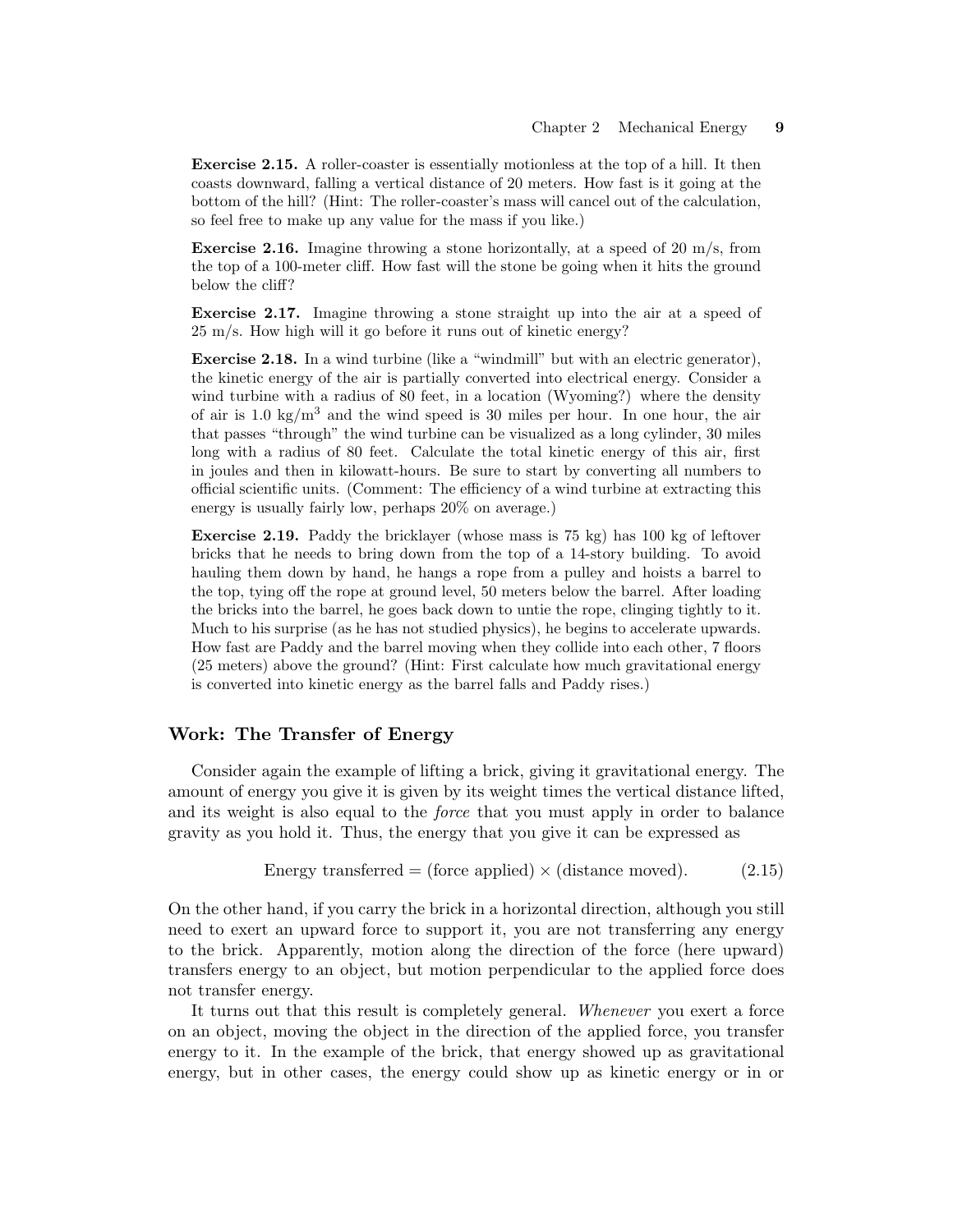some other form. Any such transfer of energy from one object to another is called **mechanical work**. To calculate the amount of mechanical work, all you have to do is multiply the force exerted by the distance traveled in the direction of the force:

Mechanical work = (force) 
$$
\times
$$
 (distance parallel to force). (2.16)

Please notice that this use of the word "work" is a very specific and technical one, only distantly related to the meaning of the word in everyday English. For instance, while you might consider it hard work to walk a mile on a level road while wearing a 60-pound backpack, technically you're doing no work at all because neither you nor the backpack is gaining any mechanical energy.

As an application of the idea of mechanical work, suppose that while throwing a baseball horizontally,you exert a force of 20 newtons over a distance of 1.5 meters. The amount of energy you've then transferred to the ball is

work = 
$$
(20 \text{ N})(1.5 \text{ m}) = 30 \text{ N} \cdot \text{m} = 30 \text{ J},
$$
  $(2.17)$ 

and so its kinetic energy as it leaves your hand must be 30 joules. Applying equation 2.10 in reverse, we can then conclude that the baseball's speed, as it leaves your hand, is  $20 \text{ m/s}$ .

**Exercise 2.20.** How much work must you perform to lift a 5-kg bag of groceries from the floor to the countertop, one meter above the floor? (Hint: First calculate the weight of the bag of groceries, in newtons.)

**Exercise 2.21.** How much work must you perform to carry a 5-kg bag of groceries from the car to the kitchen, if the total distance traveled is 15 meters and the total elevation gained is one meter?

**Exercise 2.22.** During a golfer's swing, the head of the club might be in contact with the ball over a distance of 0.6 m. If the ball's mass is 46 g and its maximum speed as it leaves the club is 150 mph, estimate the average force exerted on the ball by the club. (Hint: First convert all numbers to scientific units. Then calculate the ball's kinetic energy as it leaves the club.)

**Exercise 2.23.** A mover needs to lift a 250-kilogram piano from the sidewalk up to the truck bed, a vertical distance of 1.2 meters.

- **(a)** How much work would be required to lift the piano if the mover lifts it vertically?
- (b) Instead of trying to lift the piano vertically, the mover wisely chooses to push it up an inclined ramp that is six meters long (with the same vertical ascent). Argue that the amount of work required to push the piano up the ramp should be the same as what is required to lift it vertically (neglecting friction in the piano's wheels).
- **(c)** Calculate the force required to push the piano up the ramp,and compare to the force that would be required to lift it vertically.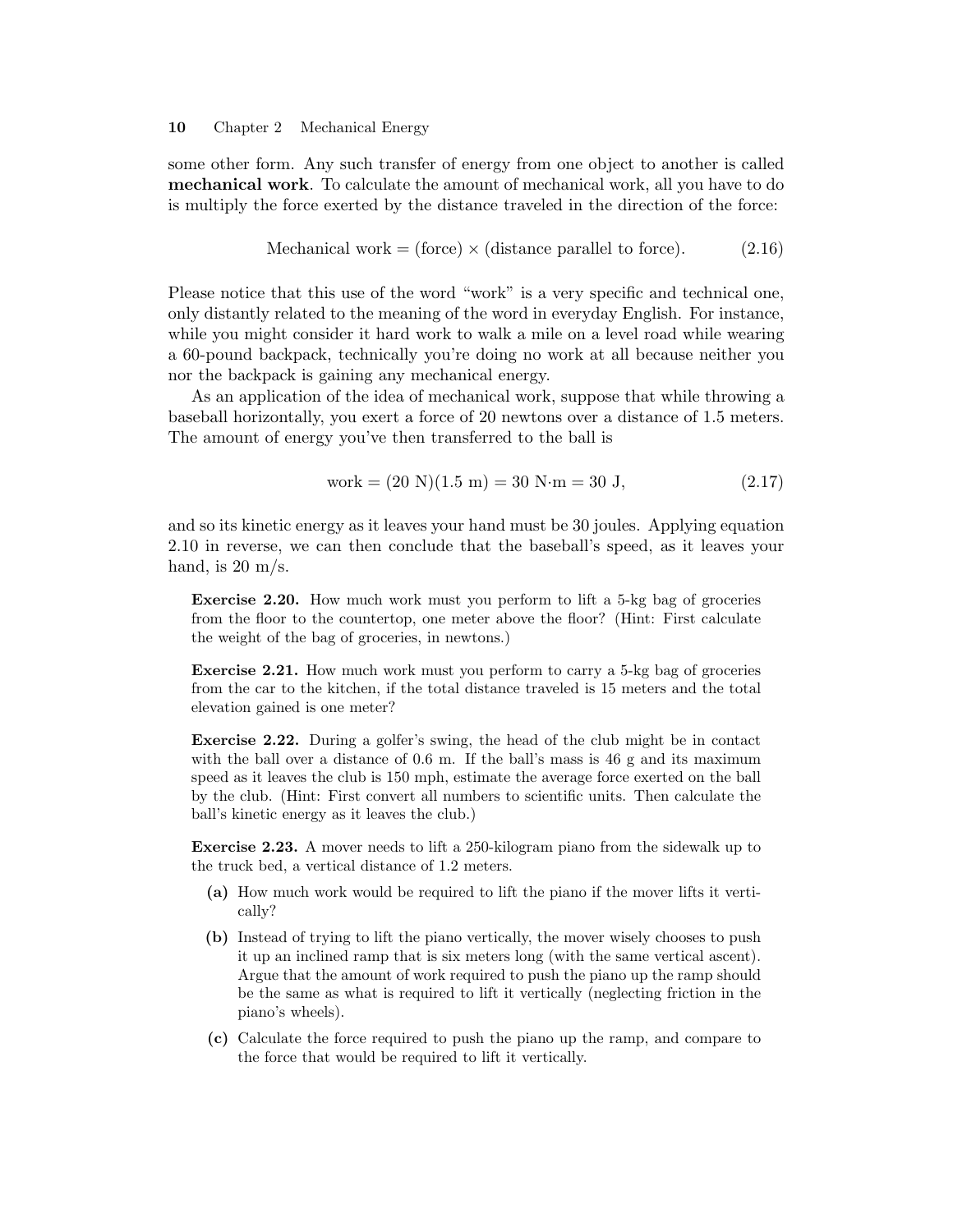**Exercise 2.24.** A weight lifter bench-presses a barbell whose mass is 150 kg, lifting it a distance of 1/3 meter during each repetition.

- **(a)** What is the weight of the barbell?
- **(b)** How much work does the weight lifter perform during the upward motion of lifting the barbell once?
- **(c)** Argue that when the weight lifter *lowers* the barbell, the work done must be a negative number: minus the amount needed to lift the weight. (Hint: What happens to the barbell's gravitational energy as it comes down?)
- (d) After completing twenty repetitions, how much work has the weight lifter performed?

## **Elastic Energy**

When you stretch or compress something, you store elastic energy in it. How much energy depends on how far you stretch or compress it, and also on how "stiff" the object is. For instance,it takes a lot more energy to stretch a garage door spring than a small rubber band.

As long as you don't stretch an object too far, the amount of force that you must exert (or that it exerts on you) turns out to be directly proportional to the amount of stretch or compression. For instance,if it takes one newton of force to stretch a spring by ten centimeters, then two newtons of force are required to stretch it by twenty centimeters, and ten newtons will stretch it by a full meter. We can write this rule as the following equation:

Spring force  $=$  (spring constant)  $\times$  (amount of stretch or compression), (2.18) or in symbols,

$$
F_{\text{spring}} = k_s \cdot x,\tag{2.19}
$$

where x stands for the amount of stretch or compression and  $k_s$ , the **spring constant**, is a measure of the stiffness of your particular spring (or rubber band, etc.). More precisely, the spring constant is the amount of force required, per unit stretch or compression. The spring mentioned above has a spring constant of ten newtons per meter. A typical slinky has a spring constant of  $0.5 \text{ N/m}$ , while a heavy garage-door spring might have a spring constant of  $500 \text{ N/m}$ .

To calculate the *energy* stored in a spring, we can apply our formula for mechanical work to the process of stretching the spring:

Energy transferred = (force applied) 
$$
\times
$$
 (distance stretched). (2.20)

There's a subtlety, however, in determining what force to plug into this formula. During the process of stretching the spring, the force that you must exert grows from zero (at the very beginning) to a final value of  $k_s \cdot x$ , if *x* is the final amount of stretch. The *average* force is therefore only half the final value,  $\frac{1}{2}k_s \cdot x$ , and this average is what we should plug into the energy formula:

Energy transferred  $=$  (average force)  $\times$  (distance stretched)

$$
= \left(\frac{1}{2}k_s \cdot x\right) \cdot x
$$
  

$$
= \frac{1}{2}k_s \cdot x^2.
$$
 (2.21)